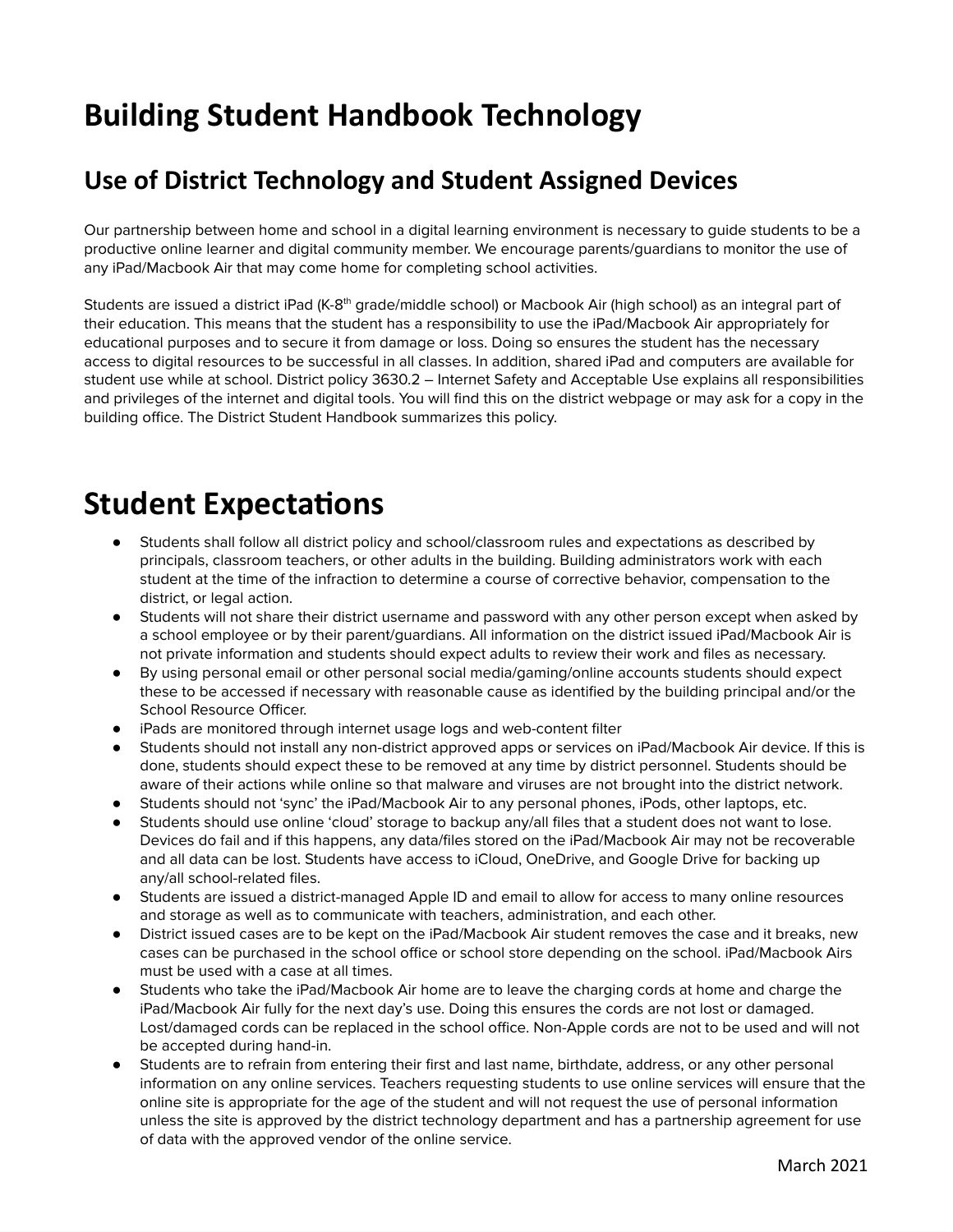# **Hand-out of iPad/Macbook Air**

Schools will be issued an iPad/Macbook Air based on a schedule either within the school day, at registration, or after school. See the Voluntary Insurance section.

# **Hand-in of iPad/Macbook Air**

Schools will collect the iPad/Macbook Air based on a schedule either within the school day, at the end of the school year or when the student withdraws from the district. Any iPad/Macbook Air that is not returned during that time will be considered stolen public property and treated as such.

### **Insurance**

### **Insurance Coverage**

#### **iPads**

- Voluntary insurance covers accidental damage to the iPad
- Each device component will be replaced one time (e.g. cracked screen, audio port damaged, etc.).
- Subsequent breakage of the same item is the responsibility of the Parent/Guardian.
- Repairs/loss due to negligence are not covered by insurance.
- Accidental damage includes walking down the hall with the device in the student's arms and someone bumps into the student and the iPad is dropped; student has iPad in backpack and someone grabs the backpack and tosses it down the hall.
- Negligent damage includes liquid in iPad of any amount; iPads in backpacks or cases that are thrown down or sat on by the student; iPads on floor in traffic areas resulting in being stepped on by students or others; iPads left unsecured in areas such as lockers or cars.
- In middle school and high school device accessories (cases, power brick, power cord, Logitech Crayon) are **not covered** by insurance. Students/parents/guardians must purchase Apple brand power cords or power bricks from the school office or from Apple/Apple Resellers. Other brands may not be the correct wattage or manufactured properly to support the district supplied iPad and will be considered 'missing' at hand-in. Cases and Logitech Crayons must be purchased from the school office.
- In elementary schools, power bricks, cases, and crayons are classroom sets and not assigned to the student and are the responsibility of the school. The iPad case is the responsibility of the student and **is not covered** by the insurance. Replacement cases can be purchased in the school office.
- Lost or stolen devices are not covered by insurance.
- Failure to return any iPad upon leaving the district or when requested will be considered theft of public property.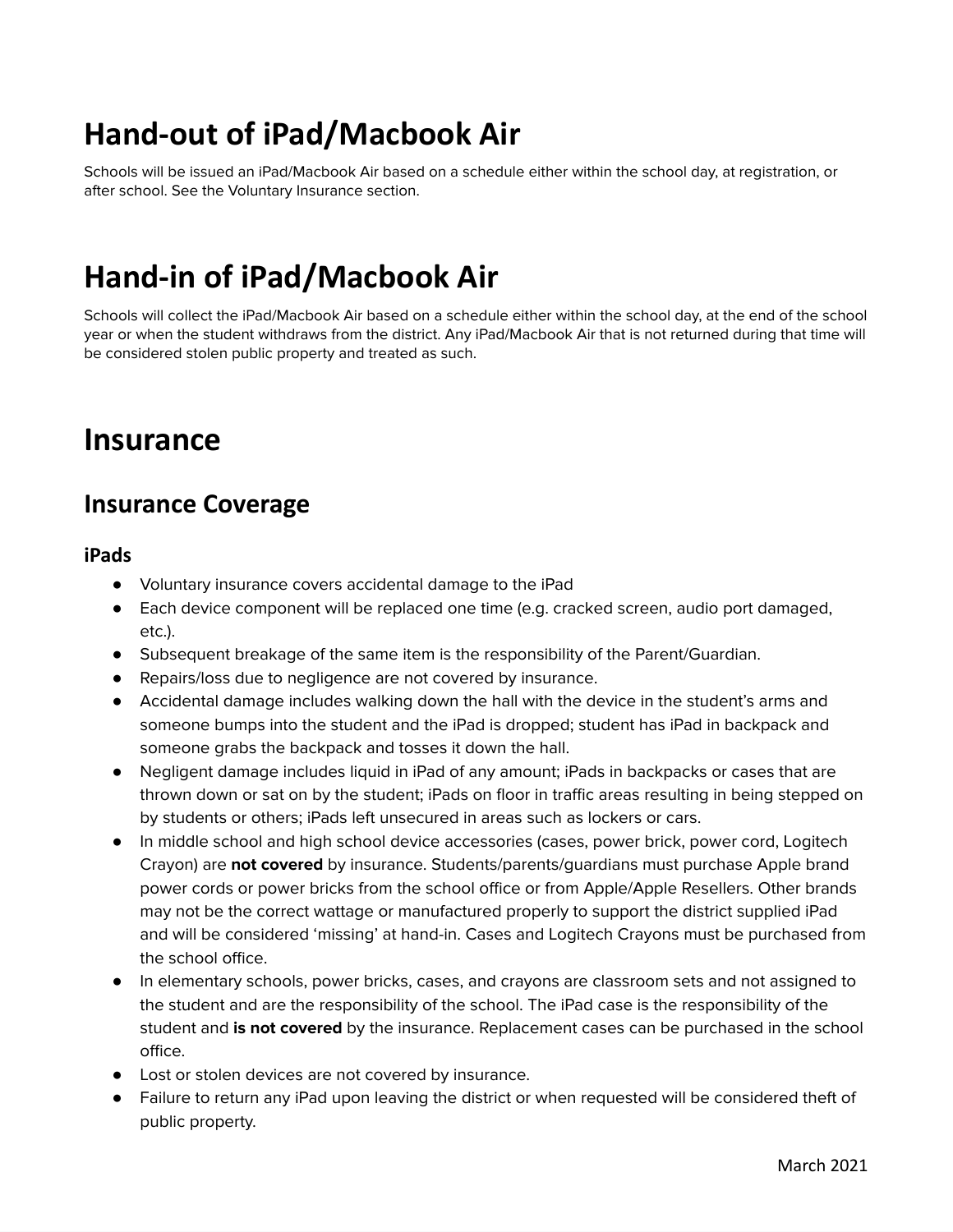#### **Laptops**

- Voluntary insurance covers accidental damage to the iPad; each device component will be replaced one time (e.g. cracked screen, audio port damaged, etc.). Subsequent breakage of the same item is the responsibility of the Parent/Guardian. Repairs/loss due to negligence are not covered by insurance. The following are only examples of accidental or negligent damage. See Building Student Handbook for additional examples.
- Accidental damage includes walking down the hall with the device in the student's arms and someone bumps into the student and the laptop is dropped; student has laptop in backpack and someone grabs the backpack and tosses it down the hall.
- Negligent damage includes liquid in laptop of any amount; items placed between keyboard and cover resulting in screen breakage or hinge damage; grabbing the laptop by the screen with fingers instead of picking up laptop from the bottom near the track pad; laptops in backpacks or cases that are thrown down or sat on by the student; laptops/backpacks on floor in traffic areas resulting in being stepped on by student or others; laptops/backpacks left unsecured in areas such as lockers or cars.
- Cases, power supplies, power cords, or electrical connectors (duckheads) are **not covered** by voluntary self-insurance. Students/parents/guardians must purchase Apple brand power supplies, power cords, or duckheads from the school office or from Apple/Apple Resellers. Other brands may not be the correct wattage or manufactured properly to support the district supplied laptop voiding the voluntary self-insurance and will be considered 'missing' at hand-in. Cases must be purchased in the school office.
- Lost or stolen devices are not covered by insurance.
- Failure to return any laptop upon leaving the district or when requested will be considered theft of public property.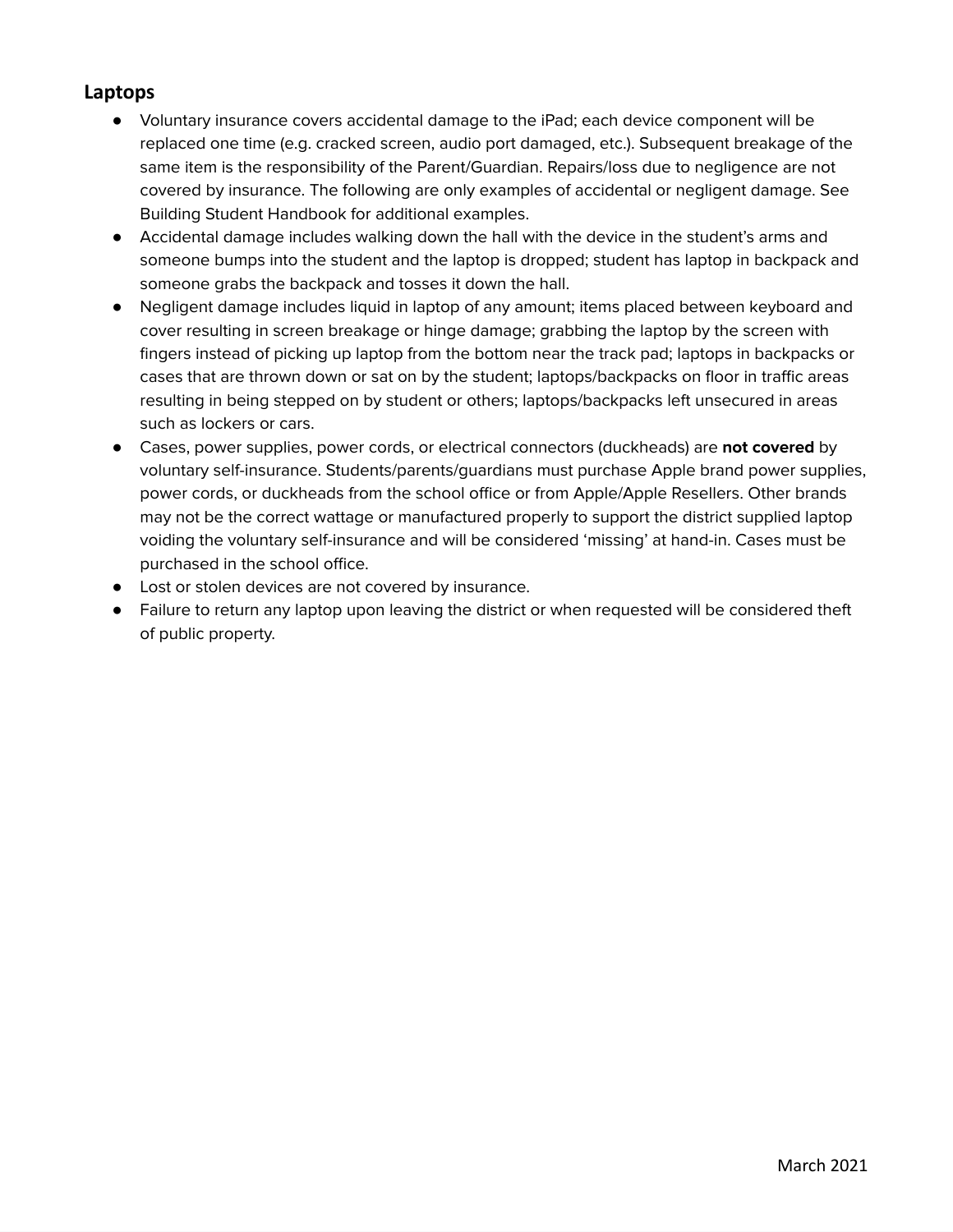### **Insurance Time-Frames**

#### **Traditional Year Schools**

- The insurance purchasing period is from August 1st to October 1st.
- If purchased, insurance is valid for a period of 1 year from August 1st to July 31st.
- Families new to the district have 2 weeks from enrollment date (if outside of normal purchasing period) to either purchase the insurance
- If payment is not received by October 1st, it is assumed that the family does not want the insurance.

#### **Year-Round Schools**

- The insurance purchasing period is from August 1st to October 1st.
- If purchased, insurance is valid for a period of 1 year from July 1st to June 30th.
- Families new to the district have 2 weeks from enrollment date (if outside of normal purchasing period) to either purchase the insurance
- If payment is not received by October 1st, it is assumed that the family does not want the insurance.

### **Insurance Process for Families**

- 1. During the enrollment and Skyward info update period, families will be asked if they want to purchase insurance for their students' device.
- 2. Families choose to opt in or out to the insurance and choose their payment method. Cash, Check, or Credit Card via Skyward.
- 3. During the process, families are informed on what insurance covers and costs for repairs. Families are also asked to read and sign the Student Expectations and Acceptable Use Handbook.

### **Opting Out of Insurance**

● Any family that opts out of insurance is responsible for all repair costs, including total loss of device.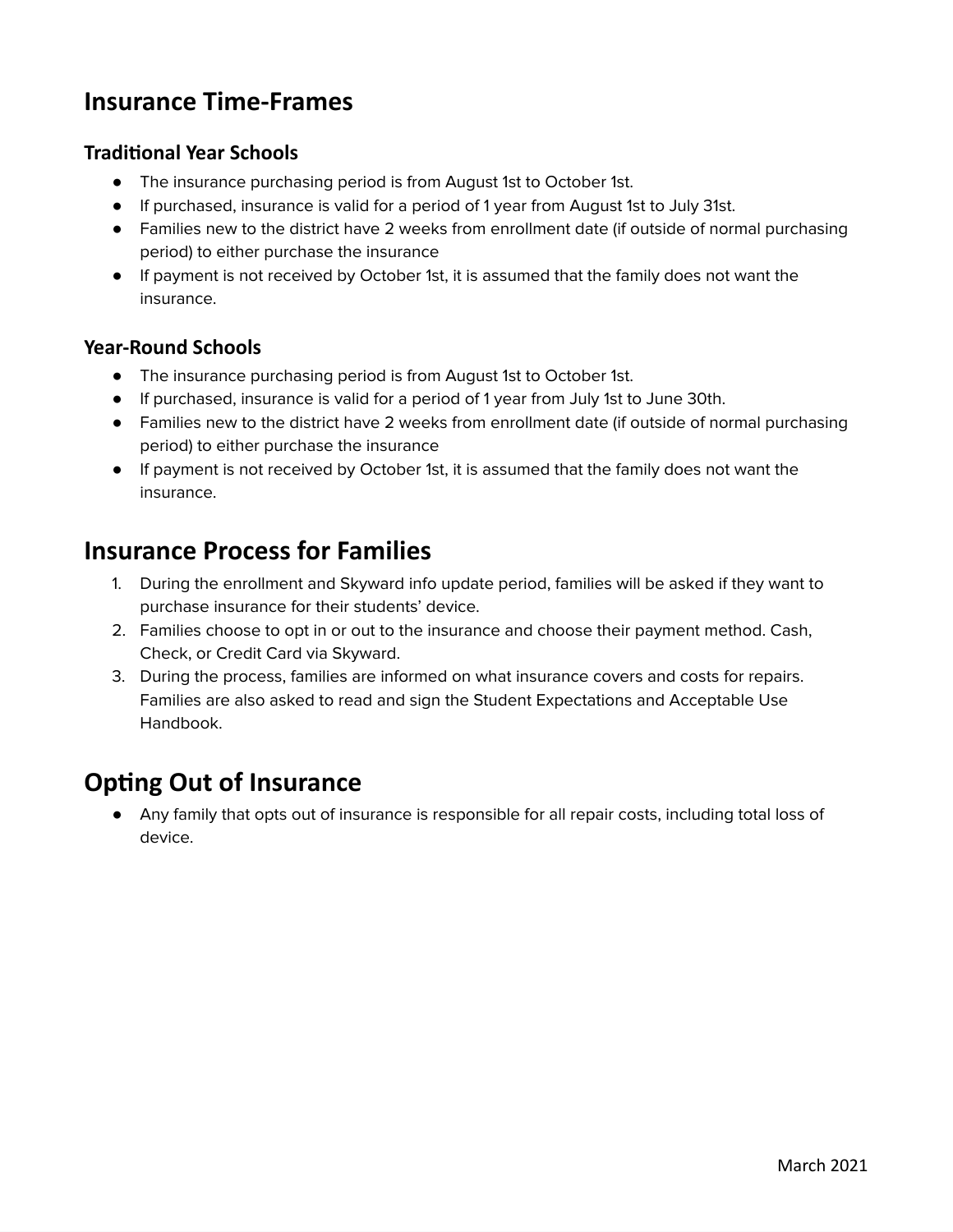# **Lost/Stolen Devices**

### **School Process**

- Students must notify the building principal or associate principal immediately if their device is lost or stolen. Or, if notifying a teacher, ask that the teacher notify the principal immediately.
- For stolen devices, it is highly recommended that families file a police report for the device.
- The device will be placed into lost mode. Lost mode prevents the device from being used and for iPads may provide us with it's last known location. Location data is not 100% accurate and relies on the device being powered on and connected to WiFi.

#### **Fees**

- Lost/stolen devices are not covered under insurance.
- Charges for the lost/stolen device will be assessed in Skyward by the Tech Dept..
- The fee is the full cost of replacement for the device. Refer to the fee schedule below.

## **Damaged Devices**

#### **School Process**

- Office is notified of a damaged, lost, or stolen device.
- Principal, assistant principal, or other designee speaks with the student regarding the incident.
- Building administrative assistant will create a helpdesk ticket for the repair.
- Damaged devices are labeled and sent to tech services for repair.

### **Tech Dept Process**

- Tech Services receives help tickets, diagnoses problems, and repairs on site if possible.
- If unable to repair in the district, the device is sent out for repairs. Repairs may take up to 5 school days to complete depending on the severity of the issue and/or availability of parts.
- Repaired device is sent back to the school admin.
- Charges are added in Skyward by the tech dept if applicable.
- Principals will receive email from tech if a repair fee is incurred.

#### **Fees**

- If the device part has been damaged more than once and no longer covered under insurance, the fee will be assessed in Skyward
- Refer to the fee schedule below for parts cost.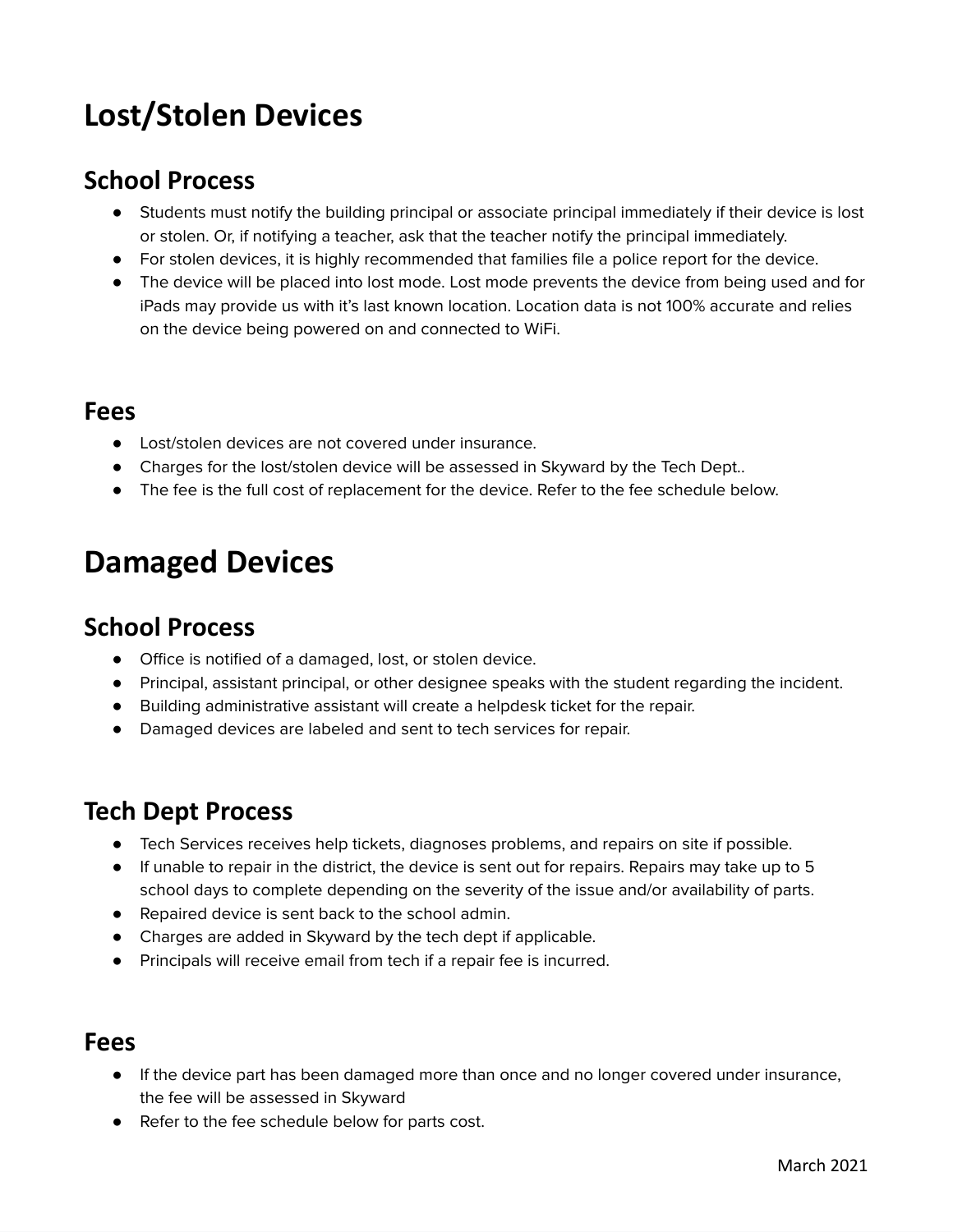## **Withdrawals**

- Tech dept receives withdrawal notification and places device into lost mode.
- If the device is not received by tech services, lost/stolen device fee is assessed on the student's account.
- Failure to return any laptop upon leaving the district or when requested will be considered theft of public property.
- Schools notify the family of unreturned equipment. If unable to reach family directly, a request should be made to the new school for assistance with device collection and/or contacting the family.

## **Communication**

- Families are automatically sent a statement for device fees at the end of each semester.
- Technology Services will communicate with the principal regarding billing.

## **Student Expectations and Acceptable Use Handbook**

- When families sign up for insurance they are prompted to review and sign the Student Expectations and Acceptable Use Handbook.
- A copy can be found through the tech support webpage on the district website.